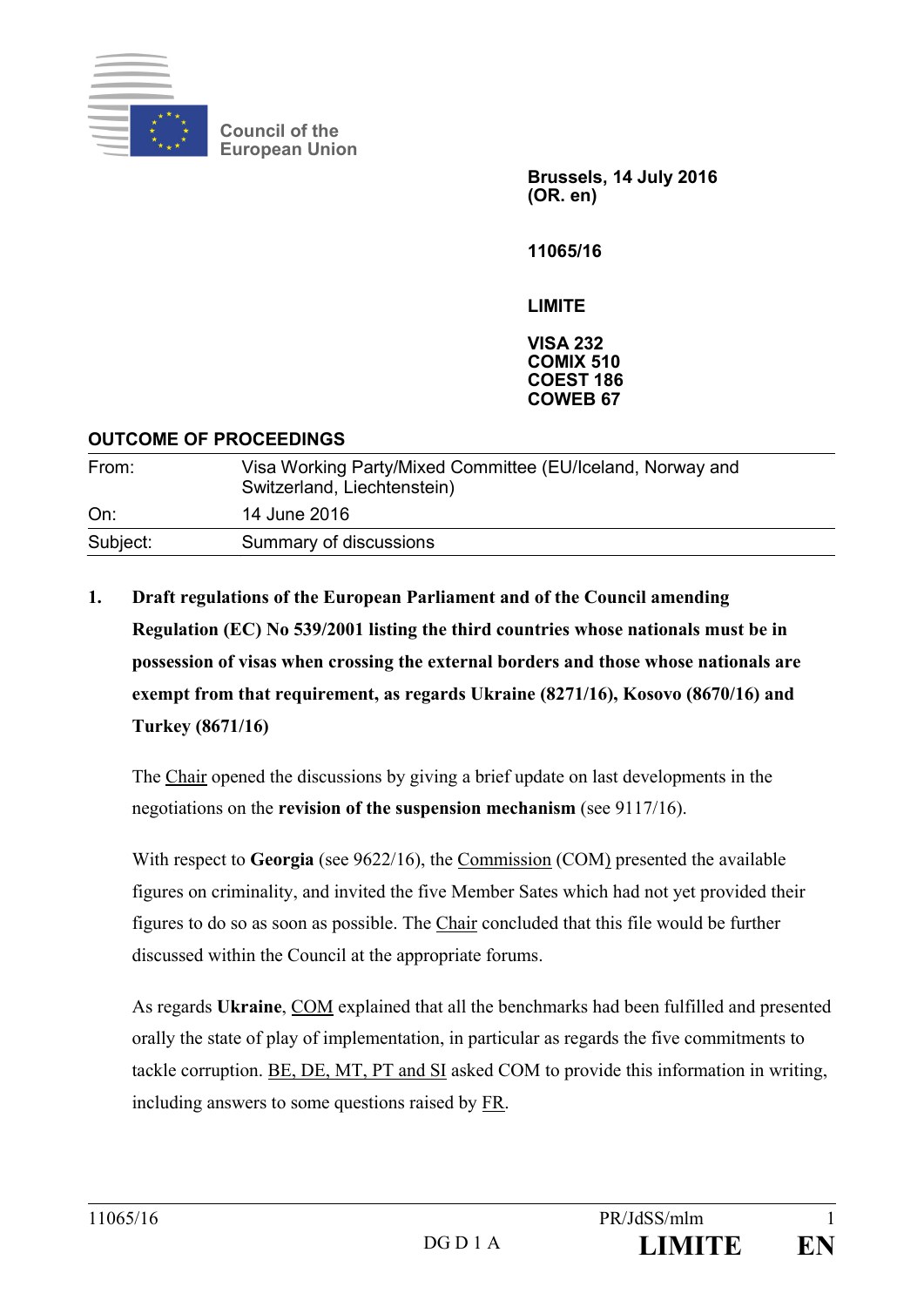Whilst most delegations were in favour of visa liberalisation with Ukraine, BE, DE, FR, SE and CH expressed concerns related to corruption, organised crime, and unfounded asylum requests. FR maintained a reservation on the proposal.

Following a request from several Member States, the Chair concluded that the text of the proposal concerning Ukraine (8271/16) would be aligned with the proposal concerning Georgia (see 9622/16) in order to ensure that the revised suspension mechanism (see 9117/16) enters into application before, or simultaneously with, the visa liberalisation.

As regards **Turkey**, COM confirmed that there are still seven benchmarks to be fulfilled, and gave a brief update on the ongoing discussions. This file would be followed up at the next meeting, depending on the progress achieved.

As regards **Kosovo**, COM confirmed that there were two outstanding requirements still to be fulfilled. As COM does not intend to present further reports in writing, it would deliver oral reports in order to keep VISA WP and COWEB WP updated.

COM clarified that the visa liberalisation would apply to biometric passports only.

The Chair concluded that the discussions on this file would be resumed once the pending benchmarks had been fulfilled.

# **2. Draft Regulation of the European Parliament and of the Council on the Union Code on Visas (Visa Code) (recast)**

The outcome of the discussions on this issue is set out in 10726/16 VISA 222 CODEC 975 COMIX 488.

## **3. Any other business**

# *a. Guidelines on the non-recognition of certain categories of Russian ordinary international passport*

COM presented the new version of the guidelines and explained that they constituted a living document, which can be adapted if need be.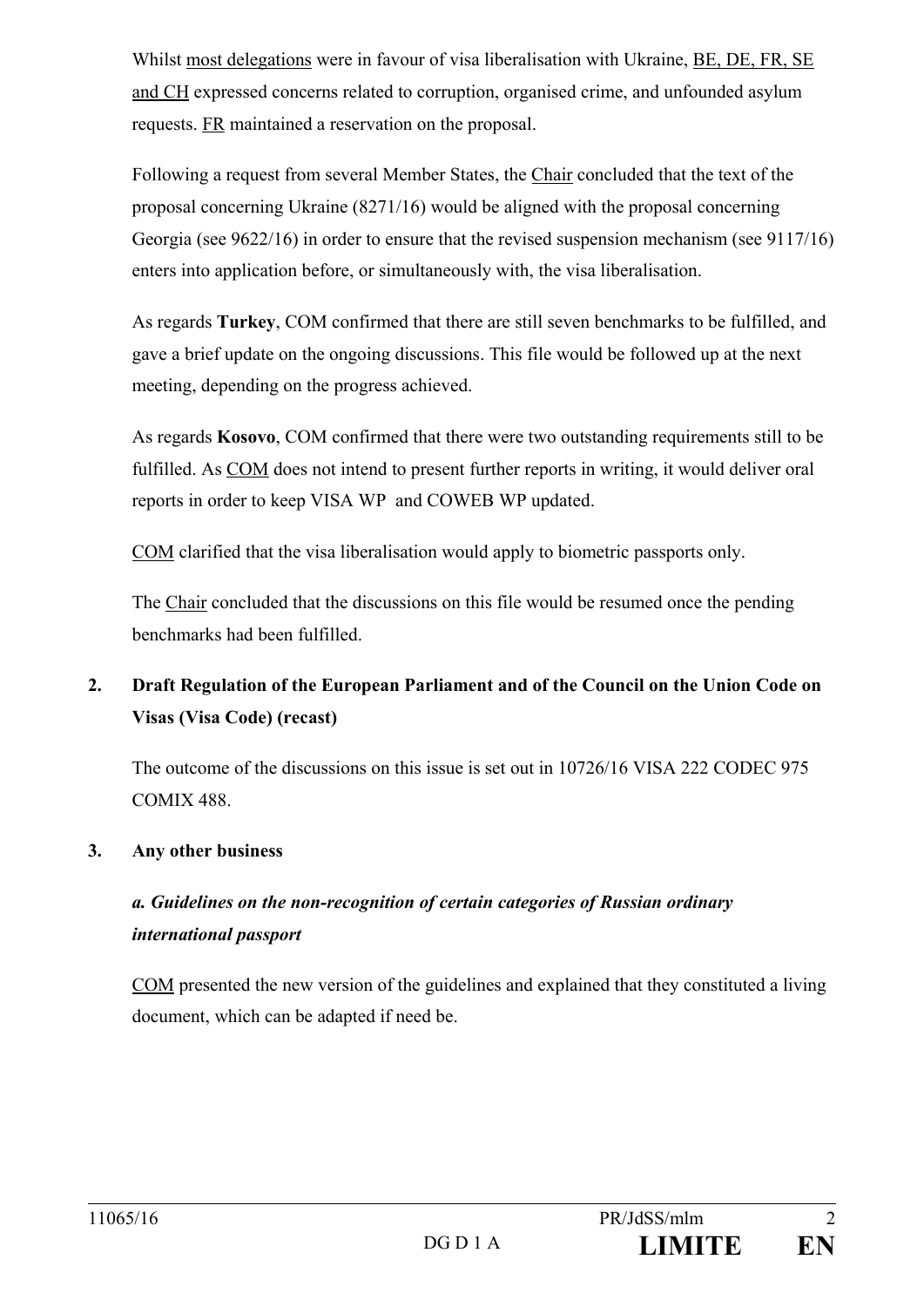#### *b. New visa requirement imposed by Honduras*

RO reported on cases of a visa requirement being imposed on Romanian citizens travelling to Honduras for tourist purposes, although Honduras was included in Annex II to Regulation (EC) No 39/2001 and should therefore respect reciprocity. COM said that it would follow up the issue.

#### *c. External service providers (ESPs) - EU competition policy requirement*

EL reported that the Greek Ministry of Foreign Affairs had received a letter from an International Law Group, which raised a series of issues concerning cooperation with ESPs as regards the EU competition policy. COM and several delegations said they had received the same letter and reported on how they had dealt with it.

#### *d. Greek Islands - Pilot programme for granting visas to visitors arriving from Turkey*

NO requested information on the temporary entry/exit system for persons referred to in 10008/16, which had been presented in the Frontiers Working Party, and asked whether this temporary system was related to the pilot programme introduced in 2012 with special scheme for issuing visas to visitors coming from Turkey in high season. COM explained why this system was not the same as the pilot programme.

#### *e. World Health Organisation (WHO) recommendations for yellow fever vaccination*

DE wondered whether Member States intended to instruct their consulates in Angola to implement the WHO recommendations regarding mandatory vaccination against yellow fever for travellers from Angola. On the basis of information form EUDel in Luanda, COM confirmed that only one Member State present in Luanda required visa applicants to present proof of yellow fever vaccinations, which is not in line with the harmonised list of supporting documents established for that country. COM recalled the general guidelines (Visa Code Handbook) according to which central authorities are to instruct their consulates about how to handle situations of threats to public health (cf. Part II, point 7.7).